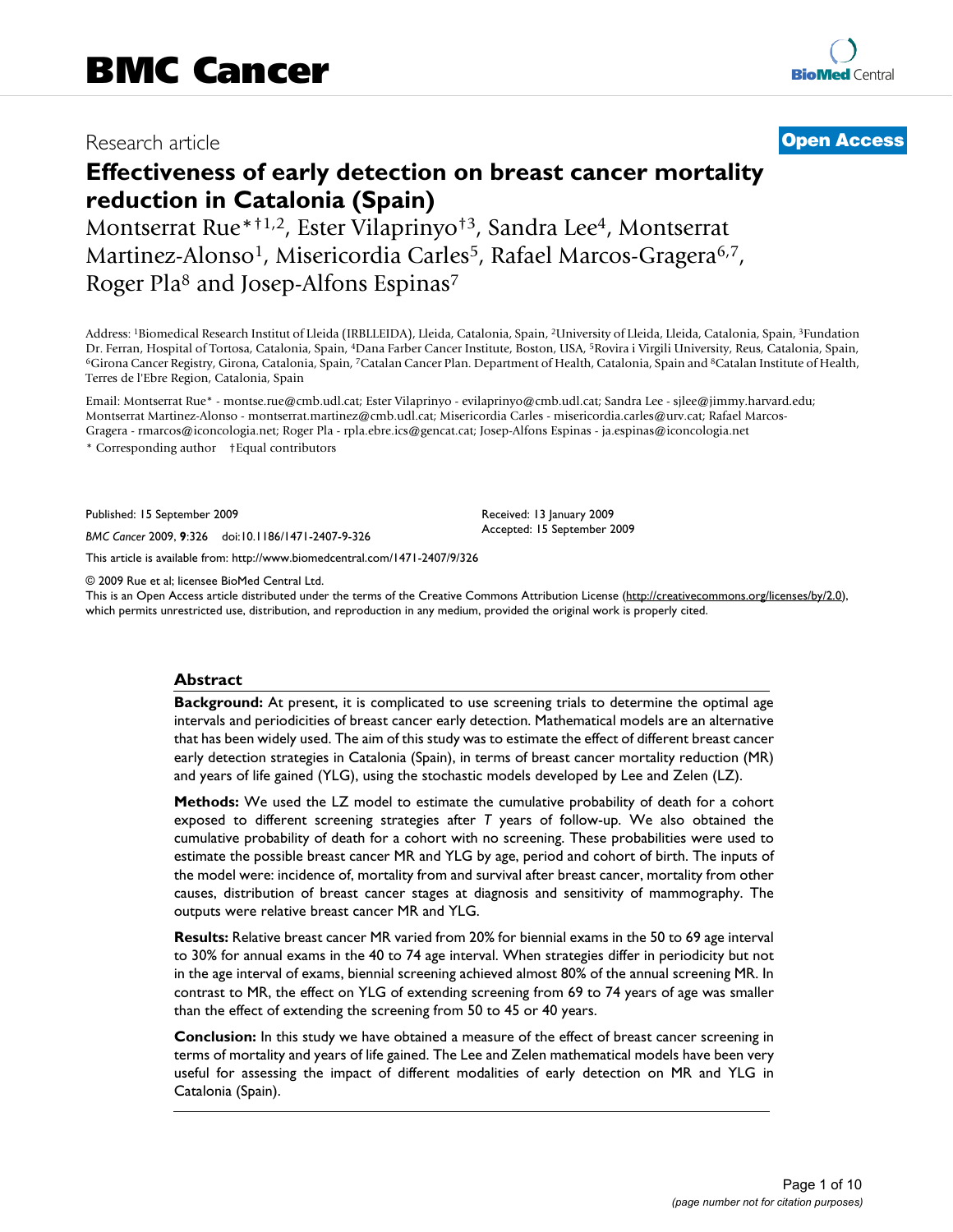## **Background**

Randomized controlled trials (RCT) are the gold standard for measuring medical interventions. Although controversial, RCT assessing the effectiveness of screening with mammography have provided valuable information [1,2]. While there is still debate about the best screening strategies, and what benefits they produce, at present the cost, time, contamination issues and difficulties with compliance preclude additional RCT for early detection of breast cancer. Because statistical population trends are affected by many factors and therefore are not accurate in measuring the effect of health interventions, there has been increased interest in using population data and mathematical models to assess the effectiveness of early breast cancer detection.

Mathematical models for assessing the effect of health interventions are structured representations of health states and the transitions between them. These models may describe the relationship between an intervention and changes in incidence and mortality rates for a specific disease in a particular population. In the United States (US), a consortium of researchers participating in the Cancer Intervention and Surveillance Modeling Network (CISNET) used statistical and simulation modeling to quantify the relative impact of adjuvant therapy and screening mammography on the decline of breast cancer mortality [3,4]. The stochastic models that Sandra Lee and Marvin Zelen designed in the US under CISNET are an alternative to population trials for addressing and responding to most of the questions that arise when developing and assessing the effect of early detection [5- 10].

In Spain there is a National Health System (NHS), financed primarily by taxes, which provides universal and free health coverage, including early detection of breast cancer. Catalonia is an autonomous region of Spain which has approximately one sixth of the Spanish population. By the year 2007, the Catalan Health Service was providing services to seven million inhabitants, including 3.5 million women. The Catalan Breast Cancer Screening Program (BCSP) started gradually, at the beginning of the 1990s, providing biennial mammography screening tests, with the target population being women 50-64 years old. Since the year 2000, women older than 64 are kept in the program until the age of 69, based on the results of a model-derived cost-effectiveness study published in 1998 [11]. At the present time, there is interest in assessing the impact and cost-effectiveness of different modalities (age at the first exam, number of exams and periodicity of exams) of breast cancer early detection in Catalonia (Spain).

The aim of this study was to estimate the effect of different strategies of breast cancer early detection in Catalonia (Spain), in terms of reduction of breast cancer mortality and years of life gained, using the stochastic models developed by Lee and Zelen.

## **Methods**

#### *The Lee and Zelen's (LZ) model*

Lee and Zelen developed a probabilistic model that predicts mortality as a function of the early detection modality. The characteristics and assumptions of the LZ model are described in detail elsewhere [5-10]. The assumptions of the LZ model (see Figure 1) are (1) a four-state progressive disease in which a subject may be in a disease-free state  $(S_0)$ , preclinical disease state  $(S_n:$  capable of being diagnosed by a special exam), clinical state  $(S_c:$  diagnosis by typical health care), and a death from breast cancer state  $(S_d^{bc})$ ; (2) age-dependent transitions into the different states; (3) age-dependent examination sensitivity; (4) age-dependent sojourn times in each state; and (5) examdiagnosed cases have a stage-shift in the direction of more favorable prognosis relative to the distribution of stages with typical health care.

#### **Figure 1 Health states and transitions in the Lee and Zelen's model.**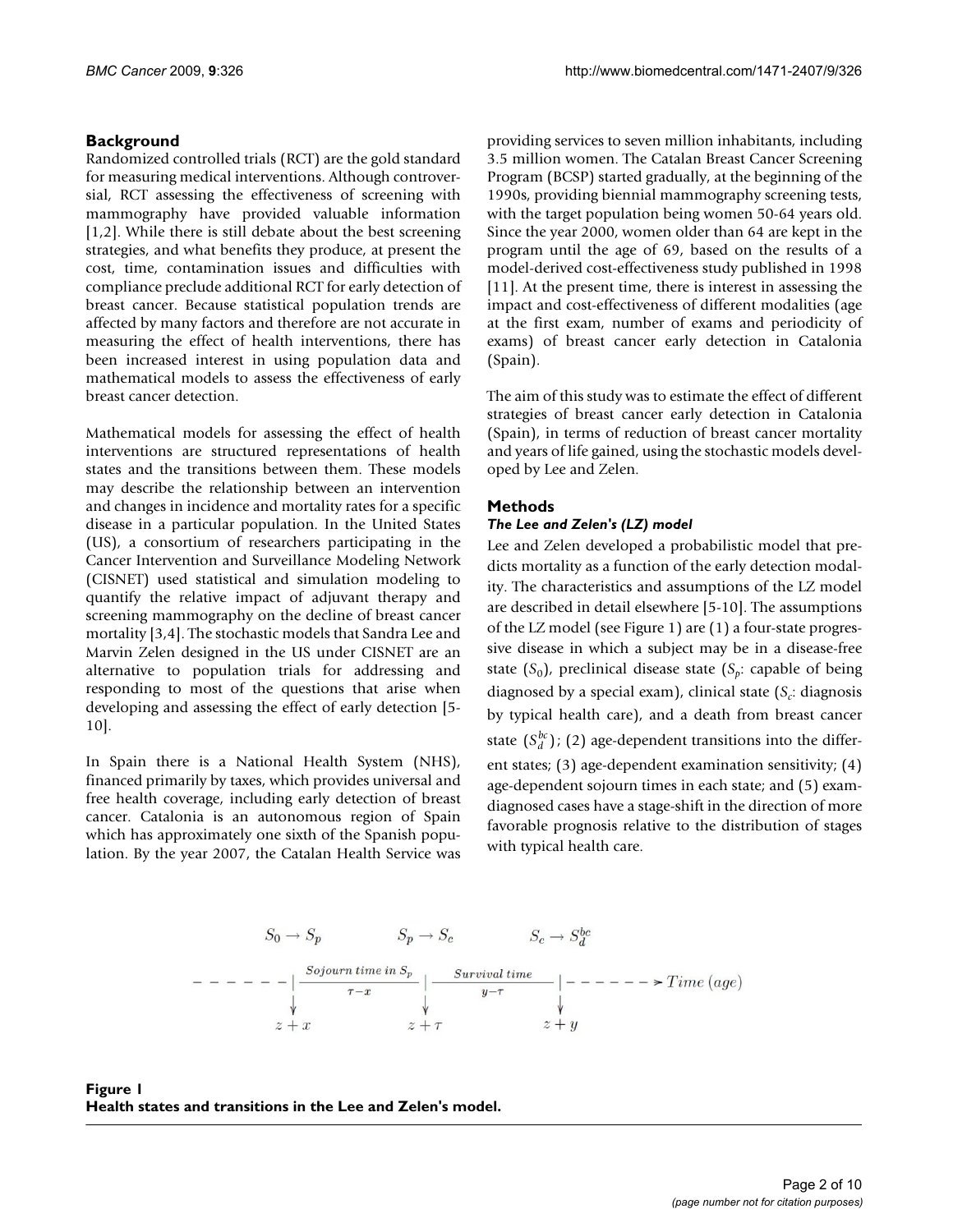The LZ model considers:

- *n* screening exams at times  $t_0 < t_1 < ... < t_{n-1}$ . It is assumed that  $t_0 = 0$  and age = *z* at  $t_0 = 0$ .
- Three chronological times (see Figure 1):

- *x*: time at entering  $S_p$ ,  $z + x$ : age when entering  $S_p$ . The time *x* is not observed but can be derived from the incidence function and the distribution of sojourn time in the  $S_p$  state. *x* takes a negative value if the transition to  $S_p$  occurs before the age at first exam, *z*.

-  $\tau$ : time at entering  $S_c$ ,  $z + \tau$ : age at entering  $S_c$ . The time  $\tau$  can not be observed in cases detected by exam, only in the clinically detected cases. For cases detected by exam,  $\tau$  can be estimated.

- *y*: time at death:  $x < \tau < y$
- Sojourn time in  $S_p$ :  $\tau$  *x*
- Sojourn time in  $S_c$ :  $\gamma$   $\tau$

A very relevant element that the LZ models use is the concept of an individual of generation *j*, which is defined as an individual that enters the pre-clinical state at the *j*th interval, (*tj*-1, *tj* ). The formulas used to estimate the model probabilities are based on this concept.

The LZ basic model calculates the cumulative probability of death for the cohort group exposed to any screening program after *T* years of follow-up. Similarly, the cumulative probability of death for the cohort group having typical health care can be calculated. These probabilities are used to calculate the possible reduction in mortality from an early detection program after *T* years of follow-up.

Survival distributions for exam-diagnosed, interval, and control cases are assumed to be conditional on the stage at diagnosis and treatment, but are not dependent on the mode of diagnosis. The LZ model assumes *k* stages,  $\varphi_s(j)$ ,  $\varphi_i(j)$  and  $\varphi_c(j)$  represent the probability of being diagnosed at stage *j*, *j* = 1,..., *k* for exam-diagnosed, interval and control cases, respectively, and  $f_j(t|z + \tau)$  is the probability density function (pdf) of survival time *t* among subjects who would have been clinically diagnosed at stage *j* in the absence of screening. Then the survival time *pdf*s of the exam-diagnosed, interval and control cases are the

mixtures

$$
g_s(t \mid z + \tau) = \sum_{j=1}^k \phi_s(j) f_j(t \mid z + \tau) \, ,
$$

$$
g_i(t \mid z + \tau) = \sum_{j=1}^k \phi_i(j) f_j(t \mid z + \tau)
$$
 and  

$$
g_c(t \mid z + \tau) = \sum_{j=1}^k \phi_c(j) f_j(t \mid z + \tau)
$$
, respectively.

Since screening will appear to increase survival time, the LZ model controls for *lead time* bias by setting the origin of survival time for the screened, interval, and clinical cases at the time of clinical diagnosis. Consequently, there is an implied *guarantee time* for disease-specific survival, that is, the cases diagnosed earlier would have been alive at the time the disease would have been clinically diagnosed. This guarantee time, also called *lead time*, is a random variable and is incorporated into the equations of the model.

Explicitly, the lead time is  $\tau$  -  $t_r$  where  $\tau$  is the time at which the individual enters the clinical state and  $t_r$  is the time at which the *r* detection exam, when the disease will be diagnosed, is given.

#### *The inputs of the Lee and Zelen's model for Catalonia*

We studied women born during the calendar years 1930 to 1959. In this article we present results for the cohorts born from 1955 to 1959. We assumed that the incidence of breast cancer for ages younger than 25 years was insignificant. When incidence or mortality data were not available, they were estimated using age-cohort models [12].

#### *Incidence of breast cancer in Catalonia*

Incidence data from the population-based cancer registries of the Catalan provinces Girona and Tarragona was used. These two registries cover 20% of the Catalan population. Data from the province of Girona was provided by the Girona Cancer Registry and data from Tarragona was downloaded from the International Agency for Research on Cancer (IARC) [13]. The available periods with information on breast cancer incidence were 1980-1989 and 1994-2002 for Girona and 1983-1997 for Tarragona. We obtained the observed incidence rate by combining both sources of information and using the population counts of the official census for the same time periods [14]. To model the data and obtain incidence estimates outside of the observed calendar years we used a generalized linear model with a Poisson distribution and polynomial parametrization of age and cohort variables [15]. This model included a forth-degree polynomial for the age effects and a second-degree polynomial for the cohort effects. Models with lower degree terms for the age or cohort effects did not fit the observed data properly.

#### *Mortality due to causes other than breast cancer in Catalonia*

We used the multi-decrement life table methodology to partition overall mortality into mortality due to breast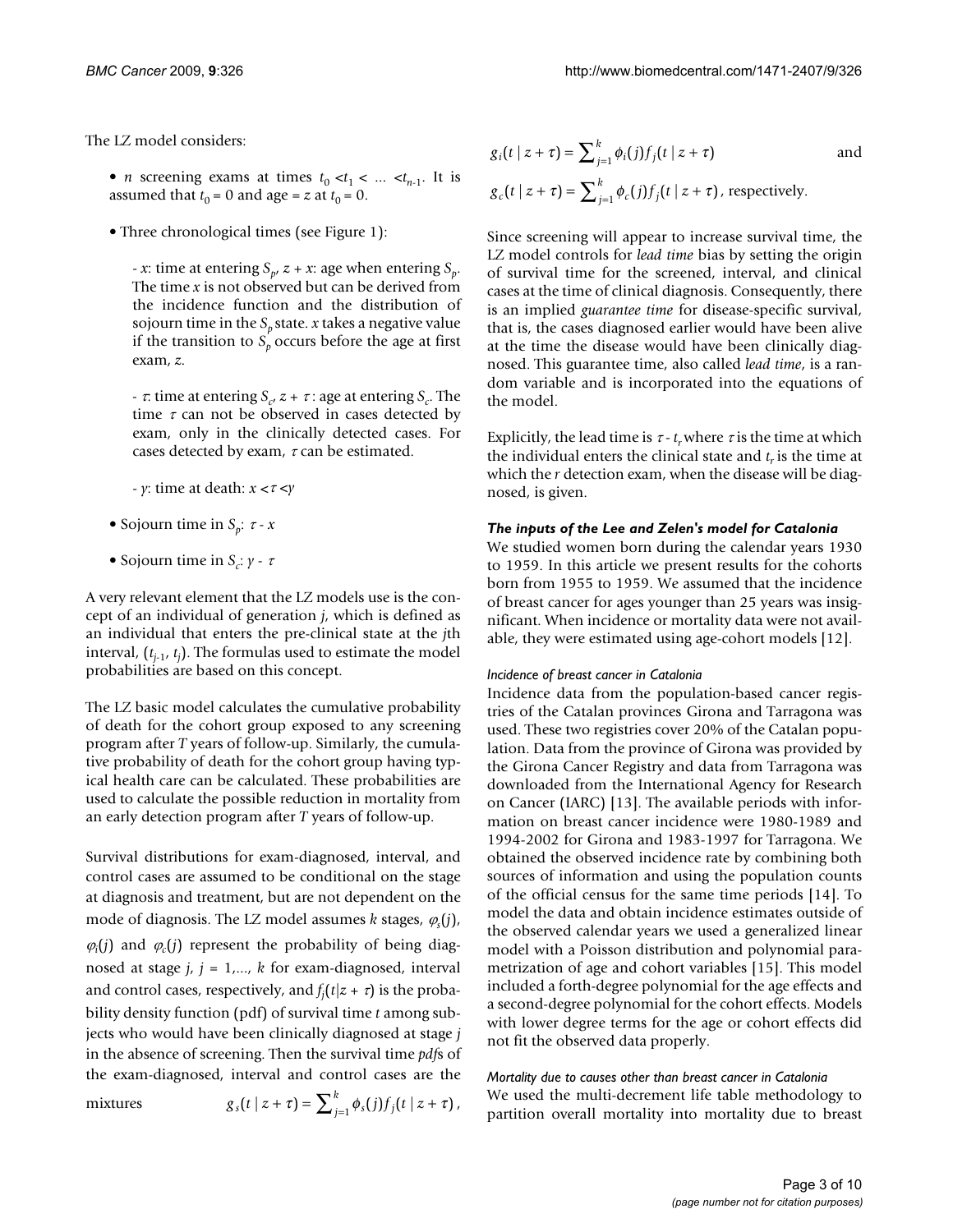cancer and mortality due to causes other than breast cancer [16]. Mortality data was obtained from the Catalan Mortality Registry and the National Institute of Statistics (INE) [14,17]. Overall mortality data was available for calendar years 1900 to 2004 and breast cancer mortality data was available for calendar years 1975-2004. Population estimates were obtained from the INE and the Catalan Statistics Institute (IDESCAT) [14,18]. We subtracted the conditional probabilities of dying from breast cancer from the overall conditional probabilities of death to obtain the probabilities of dying from causes other than breast cancer. We estimated the missing breast cancer mortality probabilities for earlier years of birth using an age-cohort model similar to the generalized linear model described in the incidence data section. Details of these estimations can be found elsewhere [19].

#### *Distribution of stages at diagnosis*

Since there was limited information in Catalonia on the distribution of disease stages at diagnosis, we used the US data. Lee and Zelen [7] reported the AJCC distributions of stages for cases diagnosed without screening, screeningdetected cases and interval cases. The stage distribution for cases without screening was provided by the Surveillance Epidemiology and End Results (SEER) program of the National Cancer Institute and the stage distribution for the screen-detected and interval cases were provided by the Breast Cancer Surveillance Consortium (BCSC). For screen-detected cases and interval cases Lee and Zelen distinguish between annual, biennial and irregular screening. Details on stage distribution and definitions of screen-detected or interval cases can be found in Lee and Zelen's work.

#### *Sensitivity of mammography*

The sensitivity of mammography in our model was assumed to be the following: 0.55 for < 40 years, 0.65 for 40 - 45 years, 0.70 for 45 - 50 years, 0.75 for 50 - 70 years and 0.80 for  $\geq$  70 years. These values were used by Lee and Zelen for screening exams conducted in 1995-2000, when they estimated the impact of mammography and adjuvant treatments in the US [7]. Lee and Zelen derived these data from the BCSC database which contains mammogram screening data and follow-up for approximately one million US women starting from 1994.

#### *Estimation of survival functions in Catalonia*

Breast cancer survival data was not available, in Catalonia, at the population level. We obtained breast cancer survival data from the Girona province Cancer Registry, which covers an area of 700,000 inhabitants and represents approximately 10% of the Catalan population. Since data from the Girona Registry was scarce, to obtain stable estimates of the Catalan survival functions by age group and disease extension, we derived the Catalan survival

time (*pdf*s) from survival data for the US in calendar years 1975-1979. First, based on the Girona Cancer Registry and the US data, we estimated the hazard ratios for Girona in the period 1980-1989 versus the US in the period 1975- 79, by AJCC disease stage. Both periods are considered prior to the dissemination of screening mammography in the respective countries and survival functions in these periods are not affected by the lead time bias. Second, we multiplied the estimated hazard ratios by the US hazard rates, by age and stage of disease, and obtained an estimate of the Catalan hazard functions for the 1980-1989 period. We assumed that survival data from the Girona Cancer Registry is representative of Catalan breast cancer survival. Fourth, we used the Catalan hazard functions to obtain cumulative survival functions and survival time *pdf*s.

If the hazard ratios of Girona versus the US were not proportional over time, we estimated a time dependent hazard ratio using the formula:

$$
log(\frac{hazard\ rate\ Girona}{hazard\ rate\ US}) = \beta_0 + \beta_1 * log(ime)
$$
 (1)

The Catalan cumulative survival functions, by stage of disease, obtained from the estimated hazard functions using expression (1) fit the observed data from the Girona Cancer Registry well, based on the deviance statistic.

More details on how we obtained the Catalan breast cancer survival functions can be found elsewhere [20].

We used the same method to obtain estimates of the survival functions for the 1990-2001 period and we used these functions to asses the impact of changing the survival functions in the effectiveness of early detection. Since screening was prevalent in Catalonia during the 1990s, these survival functions are affected by the lead time bias and overestimate survival time after breast cancer diagnosis. In this paper we used them as a very favourable scenario to compare with results obtained when using the survival functions of the 1980s.

#### *The application of Lee and Zelen's model to assess the effect of different breast cancer screening scenarios in Catalonia*

*Estimation of mortality for the not-screened group (control group)* Lee and Zelen [5] estimated  $I_c(y|z)$ , the probability of dying *y* years after the start of the study conditional on being age *z* at time zero for the group receiving usual care as:

$$
I_c(\gamma | z) = \int_0^{\gamma} i (z + \tau) g_c(\gamma - \tau | z + \tau) d\tau
$$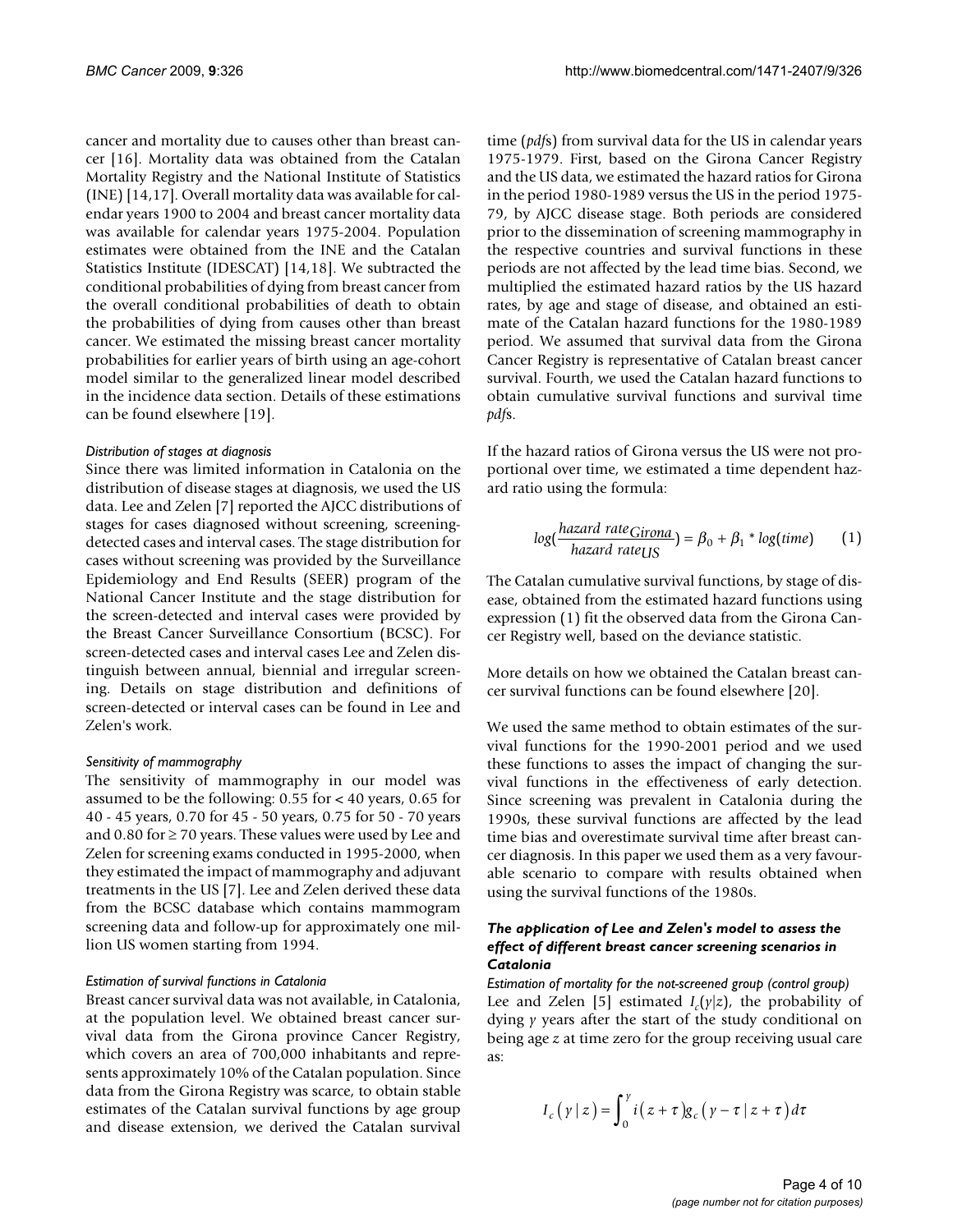where  $i(z + \tau)$  is the age-specific point incidence function for age  $z + \tau$  and  $g_c(y - \tau | z + \tau)$  is the survival time *pdf* of control detected cases.

In the LZ model, the probability of disease-specific death, for the control group, at age  $z + T$  can be estimated as:

$$
d_0(z+T\,|\,z\,)=\int_T^{T+1}I_c\left(\,\gamma\,|\,z\,\right)dy
$$

And, the *cumulative probability of disease-specific death*, for the control group, after *T* years of follow-up time can be estimated as:

$$
C_0(T | z) = \int_0^T I_c(\gamma | z) d\gamma
$$

#### *Estimation of mortality for the screened group Mortality from cases detected in the screening exams*

Lee and Zelen estimate the probability  $D_r(y|z)$  of being diagnosed at the *r* exam (time *tr* ) and dying *y* years after the start of the study, where *z* is the age at the start of the study. In order to obtain  $D_r(y|z)$  Lee and Zelen distinguish two situations:

1. Being diagnosed at the first exam  $(t_0, r = 0)$ . In this case the women had entered  $S_p$  before  $t_0$ .

2. Being diagnosed at subsequent exams *r* = 1,... *n* - 1. In this case there are three possible situations depending on cases:

(a) being at  $S_p$  before  $t_0$ . All the previous screening exams gave false negative results.

(b) entering  $S_p$  at a later time *x* after  $t_0$ , but prior to the exam  $r - 1$  (time  $t_{r-1}$ ),  $(t_{j-1} < x \le t_j, j = 1, 2, ..., r - 1, r > 1)$ . At least the exam *r* - 1 gave a false negative result.

(c) entering  $S_p$  at  $(t_{r-1}, t_r)$ . No previous false negative results.

The four situations cover all the possibilities of early detection in a specific exam. Adding up the cumulative probabilities of dying in any of these four situations, one obtains the probability that a diagnosed case dies after *y* years of having started the study:

$$
D(\gamma | z) = \sum_{r=0}^{n-1} D_r(\gamma | z)
$$

*Mortality from cases detected in intervals between exams*

Similarly to cases detected by exams, one can estimate the probability  $I_r(y|z)$  of being diagnosed in the *r* interval

between exams  $(t_{r-1}, t_r)$  and dying  $\gamma$  years after the start of the study.

Once the probabilities  $I_r(y|z)$  are estimated, the probability that an interval case dies *y* years after the start of the study is:

$$
I(\gamma | z) = \sum_{r=0}^{n} I_r(\gamma | z)
$$

Combining both possibilities of detection, the probability of disease-specific death for cases diagnosed in the early detection program, at age  $z + T$ , can be estimated as:

$$
d(z+T|z) = \int_T^{T+1} [D(\gamma|z) + I(\gamma|z)]dy
$$

And the *cumulative probability of disease-specific death* for cases diagnosed in the early detection program, after *T* years of follow-up time, is:

$$
C(T | z) = \int_0^T [D(\gamma | z) + I(\gamma | z)] dy
$$

#### *Measures of effect*

*Relative breast cancer mortality reduction (MR) up to a specific age* For a specific cohort  $v_t$ , the breast cancer relative mortality reduction up to age *w*, can be obtained using the expression:

$$
\theta(w \mid z)^{\nu} = 1 - \frac{C^{\nu}(w - z \mid z)}{C_0^{\nu}(w - z \mid z)}
$$

In our analysis we have considered the upper limit of age *w* to be 80 years. MR has been obtained from 40 to 80 years of age for the cohort.

#### *Years of life gained (YLG) up to a specific age*

To obtain the average number of years of life gained (*Y LG*) attributable to screening, we subtracted the number of years of life lost due to breast cancer with screening (*Y LL*) from years of life lost without screening  $(YLL_0)$ . The number of years lost have been computed as zero for the proportion of women that survive up to 80 years of age, and as the difference between 80 and the age at death (*z* + *y*) for the proportion of women that die from breast cancer. Women that do not die from breast cancer are assumed not to have lost any years of life. Thus, the *YLG* up to age 80, have been estimated as:

$$
YLG = YLL_0 (80 - z | z) - YLL (80 - z | z) = \int_0^{80 - z} [I_c (y | z) - (D(y | z) + I(y | z))] (80 - z - y) dy
$$

with  $I_c(y|z)$ ,  $D(y|z)$  and  $I(y|z)$  defined as in the MR section.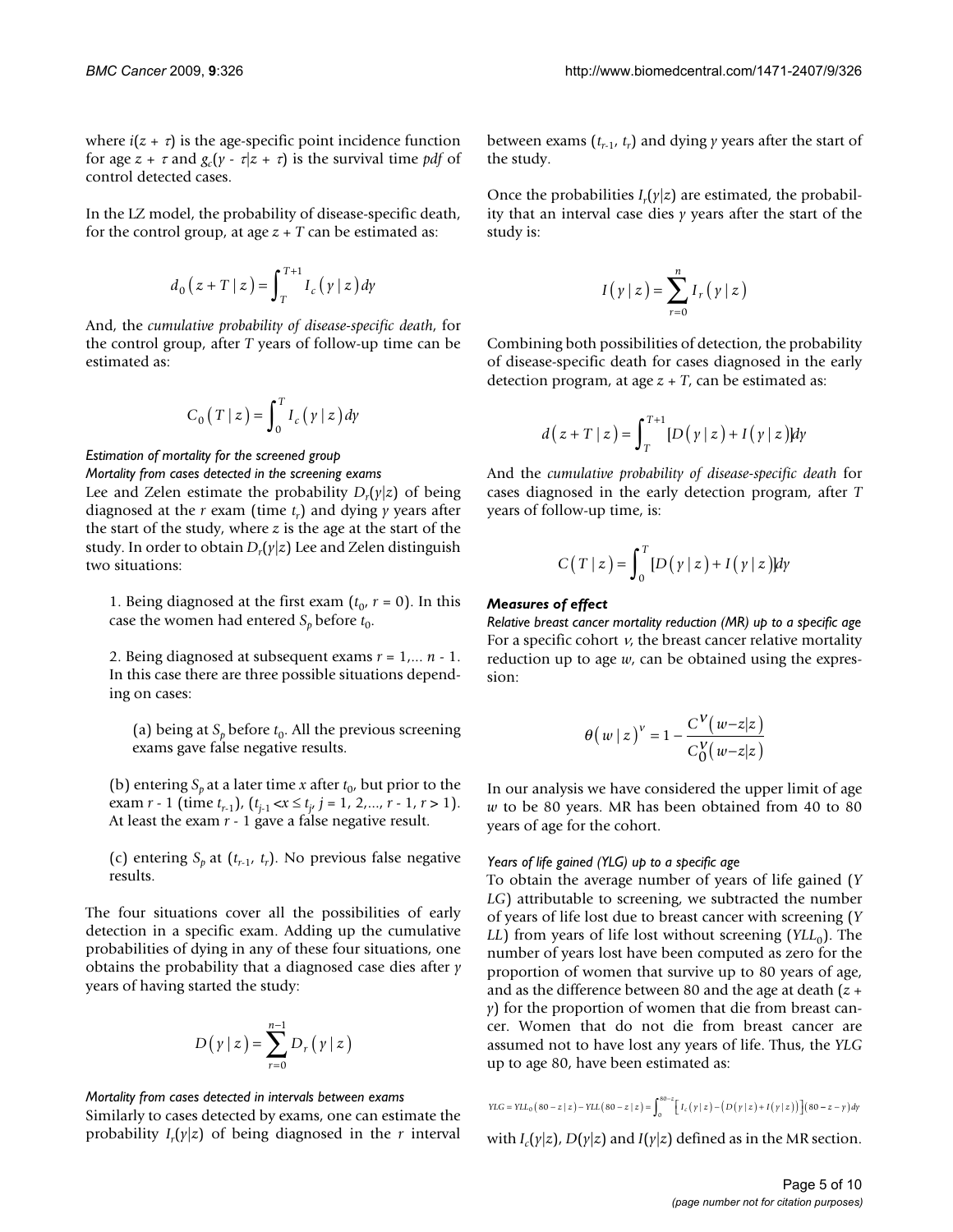Then, *YLG* per woman screened have been estimated by dividing the number of *YLG* by the proportion of women surviving at age 40 in the Catalan population. Similarly, *YLG* per breast cancer diagnosed have been estimated by dividing *YLG* by the proportion of women with a diagnosis of breast cancer in the interval 40 to 80 years of age.

#### *Sensitivity analysis*

In order to assess the impact on mortality reduction of changes in the input parameters, we varied the mammography sensitivity and the survival time *pdf*s. We estimated the impact of changing the sensitivity of mammography by setting the initial sensitivities in the model to 90% for all age groups. But, since changes in the sensitivity of mammography may affect the distribution of stages at diagnosis as well as the distribution of sojourn time in a pre-clinical state, for which we do not have accurate data, we present only data on the effect of changing the survival time *pdf*s.

## **Results**

#### *Effect of early screening on mortality reduction (MR)*

Table 1 presents the effect of early detection on breast cancer mortality MR (first column), in the 40 to 80 year age interval, for cohorts born in the period 1955-59, with the following assumptions: 1) screening started in 1985, 2) all women in the target population participated in early detection and 3) survival *pdf*s are the estimated Catalan *pdf*s for the 1980-1989 period. Measures of effect were obtained by comparing the screened cohort to a cohort with the same characteristics, but without screening. In Table 1 we show the data obtained with screening for the age intervals 40-74, 40-69, 50-74 and 50-69, both with annual and biennial mammography exams.

For annual screening in the 40-74, 45-74 and 50-74 age intervals, the estimated MR were 29.8%, 28.9% and 27.4%, respectively. When annual screening was done in the 40-69, 45-69 and 50-69 age intervals, the estimated MR were 27.6%, 26.7% and 25.3%, respectively. When strategies differ in periodicity but not in the age interval of exams, biennial screening achieves almost 80% of the annual screening MR. For example, annual exams in the age interval 40-74 for women born in 1955-59 represent a MR of 30%, whereas biennial exams in this age group represent a 23% MR.

## *Effect of early screening on years of life gained (YLG)*

Table 1 (second and third columns) presents the average number of YLG per woman participating in early detection and per breast cancer detected, respectively, in the 40- 80 year age interval. Gains per woman screened range from 0.13 years (48 days) for biennial exams in the 50-69 age interval to 0.22 years (80 days) for annual exams in the 40-74 age interval. Gains per breast cancer detected extend from 1.11 years for biennial exams in the 50-69 age interval to 1.87 years for annual exams in the 40-74 age interval. In contrast to MR, the effect on YLG of extending screening from 69 to 74 years of age is much smaller than the effect of extending the screening from 50 to 45 or 40 years.

#### *Impact of changing the survival probability density*

*functions (pdfs) on the estimated effect of early detection* Table 2 shows the effect on MR and YLG when different survival *pdf*s are used. Results for annual exams in ages 40- 74 years and biennial exams in ages 50-69 years are presented. In scenario A we assumed that the survival time *pdf*s were the 1980-1989 Catalan functions (pre-mam-

**Table 1: Estimated effect of early breast cancer (BC) detection, in the 40-80 year age interval, with different screening strategies.**

| <b>Periodicity</b> | Age interval for screening exams | <b>Effect of early detection</b> |                                  |                               |  |  |
|--------------------|----------------------------------|----------------------------------|----------------------------------|-------------------------------|--|--|
|                    |                                  | <b>MR(%)</b>                     | <b>YLG</b><br>per woman screened | <b>YLG</b><br>per BC detected |  |  |
|                    |                                  |                                  |                                  |                               |  |  |
| Annual             | 40-74                            | 29.8                             | 0.222                            | 1.874                         |  |  |
| Biennial           | 40-74                            | 22.9                             | 0.165                            | 1.387                         |  |  |
| Annual             | 45-74                            | 28.9                             | 0.205                            | 1.727                         |  |  |
| Biennial           | 45-74                            | 22.3                             | 0.152                            | 1.283                         |  |  |
| Annual             | 50-74                            | 27.4                             | 0.180                            | 1.515                         |  |  |
| Biennial           | 50-74                            | 21.3                             | 0.134                            | 1.127                         |  |  |
| Annual             | 40-69                            | 27.6                             | 0.219                            | 1.845                         |  |  |
| Biennial           | 40-69                            | 21.2                             | 0.162                            | 1.369                         |  |  |
| Annual             | 45-69                            | 26.7                             | 0.201                            | 1.697                         |  |  |
| Biennial           | 45-69                            | 21.2                             | 0.151                            | 1.272                         |  |  |
| Annual             | 50-69                            | 25.3                             | 0.176                            | 1.485                         |  |  |
| Biennial           | 50-69                            | 19.6                             | 0.132                            | 1.109                         |  |  |

Relative BC mortality reduction (MR) and Years of Life Gained (YLG). Catalonia, cohorts born in 1955-59.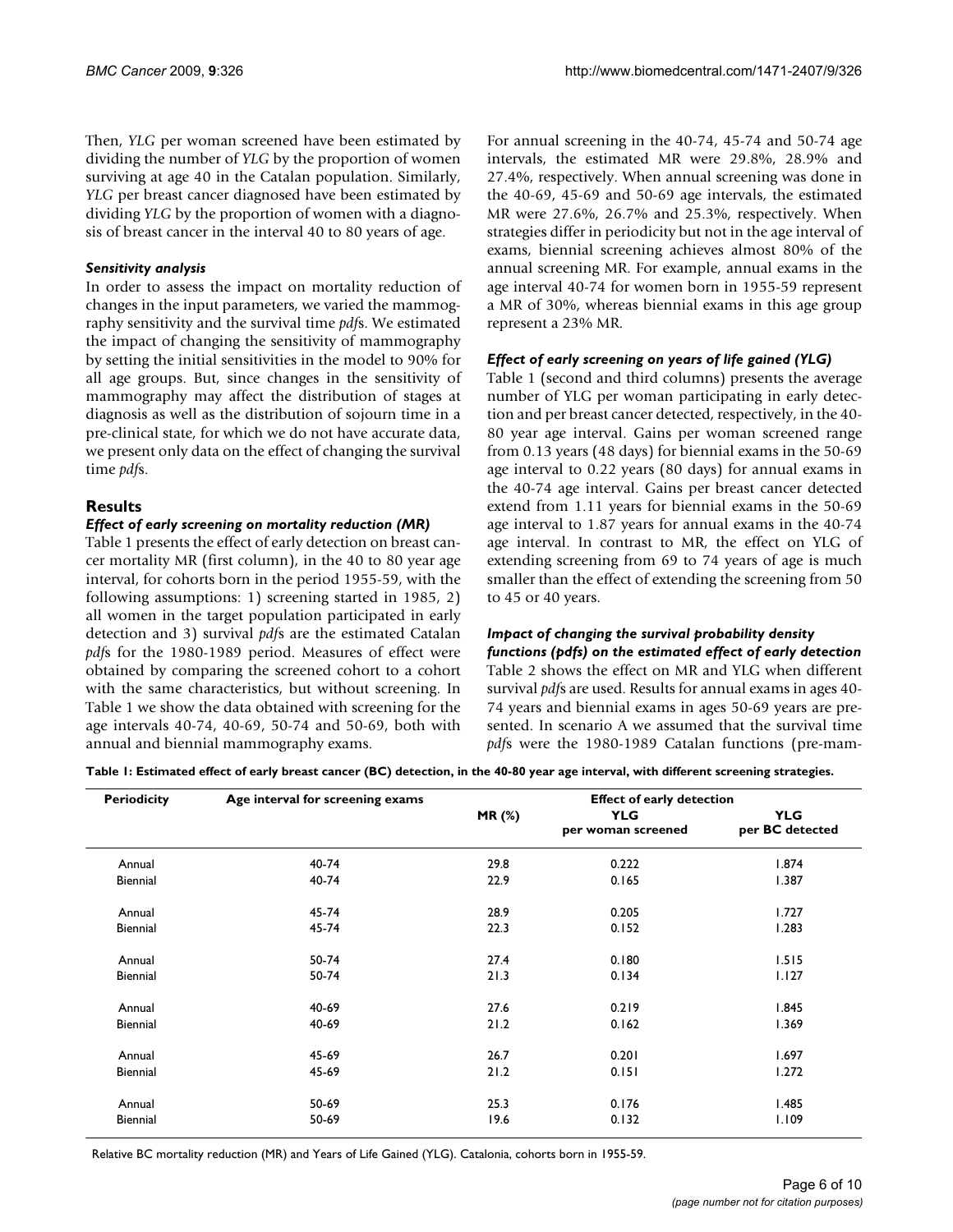mography period). In scenario B we assumed an improvement in survival was due to the utilization of adjuvant treatments (hazard ratio of 0.75 with reference to the 1980-89 Catalan hazard rates). In scenario C we used the Catalan survival *pdf*s for 1990-2001, which correspond to the post-mammography-introduction period and overestimate survival because of the inclusion of the lead time.

Table 2 shows an improvement in mortality reduction for both screening strategies when the survival functions improve. If the hazard rates for women diagnosed with breast cancer decrease to 75% of the 1980-89 hazard rates (scenario B), MR would increase about 2 percentage points. When using the 1990-2001 survival functions (scenario C), MR increases dramatically, reaching values of 44% for annual screening in the 40-74 age interval and 27.6% for biennial screening in the 50-69 age interval. These values overestimate MR because of the lead time bias, but show that the effect of early detection is influenced by the survival distribution used in the model. The higher the differences in survival between stage I and stages II- and II+, the higher the reduction in mortality attributable to screening.

When looking at the YLG between 40 and 80 years of age, we did not see the same pattern as with MR (Table 2). Contrary to what was expected, YLG per woman screened or per breast cancer diagnosed remained similar or even decreased when the survival functions improved. We attribute this result to the fact that, when survival by stage of disease improves, there is a gain in life-years in the noscreening group, as well.

#### **Discussion**

Randomized clinical trials are important for assessing the effects of screening. Nevertheless, the benefit of screening for breast cancer has remained controversial because of inconsistent results from clinical trials and controversies in systematic reviews [1,2]. Mathematical models may help answer questions for which empirical evidence is scarce and aid in understanding some of the basic issues relating to the early diagnosis of breast cancer [5]. We have identified mathematical models which are very useful for assessing the impact of different modalities of early detection on reducing mortality and potential years of life lost in Catalonia (Spain). Among the different approaches to population modeling, we chose the Lee and Zelen model because its assumptions are realistic and consistent with other data sources [5,10]. The LZ model is flexible, can incorporate complex information and interventions and may be used to determine optimal screening modalities.

Our aim was to assess the effect of different early detection scenarios using data from Catalonia, when available. We used Catalan population and mortality statistics. Breast cancer incidence was estimated using data from Cancer Registries in two Catalan provinces (Girona and Tarragona) and survival after a diagnosis of breast cancer was obtained using data from one of the Catalan Cancer Registries (the Girona Cancer Registry) and the US survival data. Incidence and mortality data for future time periods was projected using age-cohort models. When regional data was not available, we used information from the literature. We assumed that screening started in 1985, which

|                   | <b>Scenario A</b>              |                 | <b>Scenario B</b> |                 | Scenario C |                 |  |  |
|-------------------|--------------------------------|-----------------|-------------------|-----------------|------------|-----------------|--|--|
| Interval of exams | Annual                         | <b>Biennial</b> | Annual            | <b>Biennial</b> | Annual     | <b>Biennial</b> |  |  |
|                   | MR (%)                         |                 |                   |                 |            |                 |  |  |
| 40-74             | 29.8                           | 22.9            | 32.5              | 25.1            | 44.0       | 33.8            |  |  |
| 50-69             | 25.3                           | 19.6            | 27.6              | 21.3            | 36.7       | 27.6            |  |  |
|                   | YLG per woman screened         |                 |                   |                 |            |                 |  |  |
| 40-74             | 0.222                          | 0.165           | 0.203             | 0.151           | 0.208      | 0.154           |  |  |
| 50-69             | 0.176                          | 0.132           | 0.161             | 0.120           | 0.162      | 0.119           |  |  |
|                   | YLG per breast cancer detected |                 |                   |                 |            |                 |  |  |
| 40-74             | 1.874                          | 1.387           | 1.711             | 1.272           | 1.753      | 1.300           |  |  |
| 50-69             | 1.485                          | 1.109           | 1.353             | 1.010           | 1.367      | 1.003           |  |  |

Relative BC mortality reduction (MR) and years of life gained (YLG). Catalonia, cohorts born in 1955-59.

A: Survival probability density functions (*pdf*s): Catalonia 1980-1989 (pre-dissemination of mammography screening).

B: Resulting survival *pdf*s after applying a hazard ratio of 0.75 to the 1980-1989 hazard rates, in order to take into account the effect of adjuvant treatments.

C: Survival *pdf*s: Catalonia 1990-2001 (survival functions have not been corrected by the lead time bias that originates from earlier detection). This scenario produces an overestimation of the effect of early detection.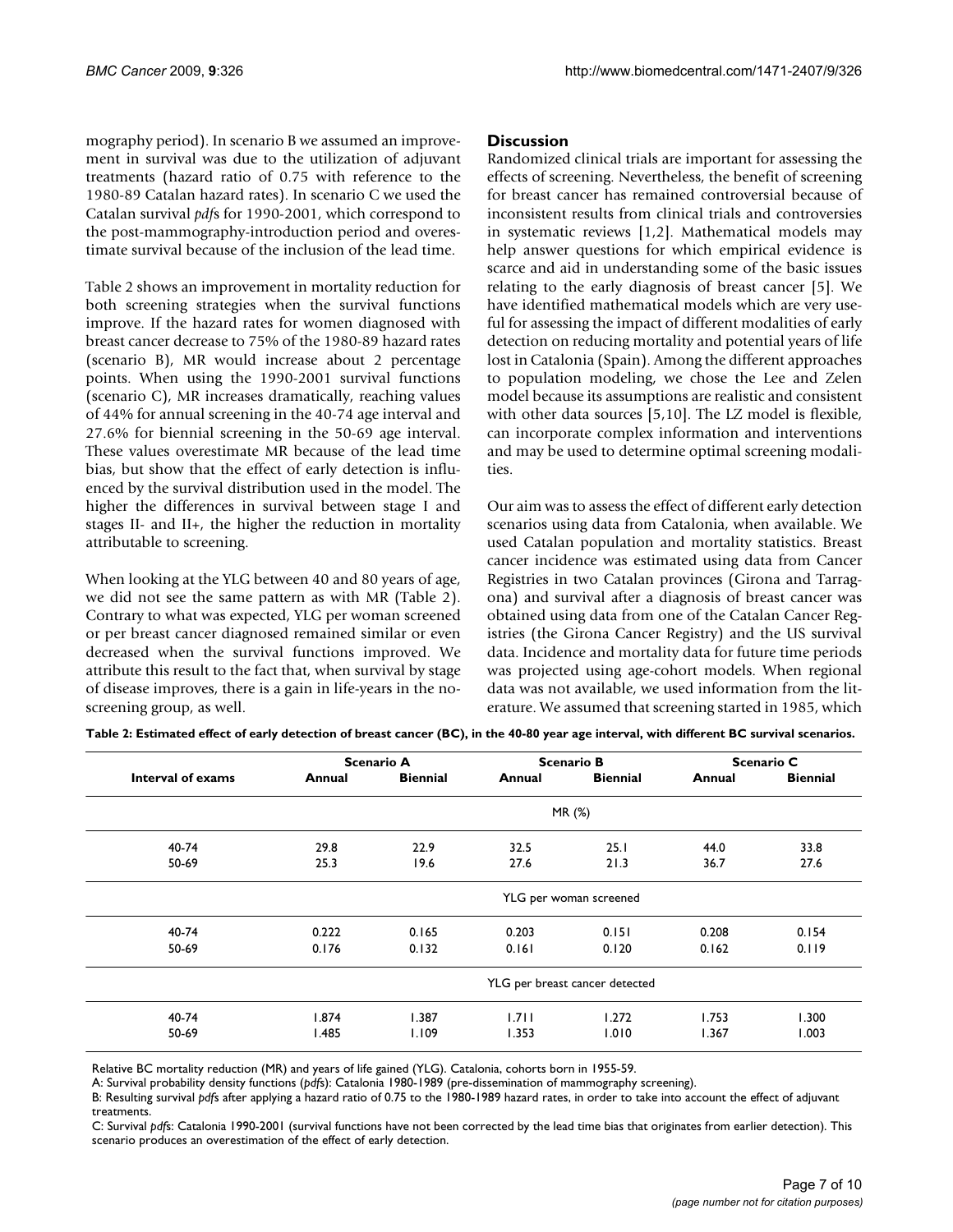is consistent with the fact that the Catalan Breast Cancer Screening Program (BCSP) started gradually at the beginning of the 1990s, but some opportunistic breast cancer screening was done in the public and private health care sector during the 1980s [21]. We also assumed that exams started at 40 years of age or later and ceased at 69 or 74 years of age. In order to compare the effect of different modalities of screening, we assessed the effect of different screening scenarios in the same age span, 40-80 years of age. Our results reflect the effect of early detection if all women in each specific cohort had participated and complied with the screening scenarios assessed.

## **Our findings**

For all the studied birth cohorts, depending on the screening scenario, our estimated reduction in breast cancer mortality in the 40-80 age span varied from about 20% for biennial exams in the 50-69 age interval to about 30% for annual exams in the 40-74 age interval. When exams were performed biennially, the MR achieved was almost 80% of the annual screening MR.

With annual exams, extending the program from 69 to 74 years produced mortality reductions roughly 2% higher, whereas extending the program from 50 to 45 years produced increases of 1.5%. Extending from 45 to 40 years represented an increase of 1% in mortality reduction. If we look at the years of life gained, there were mimimal changes when the program was extended from 69 to 74 years of age, whereas extending the program from 50 to 40 years of age increased the time gained per breast cancer diagnosed by about 0.3 years (four months). In any case, these results should be interpreted with caution, because the impact of early detection also needs to take into account the potential harm and cost of intensive screening [22-24]. We have also observed that changes in breast cancer survival have an impact on the mortality reduction achieved but not on the years of life gained.

Changes in the sensitivity of mammography to 90% sensitivity in all age groups did not result in changes in MR or YLG (data not shown). As we mentioned in the methods section, an improvement in mammography sensitivity may affect the distribution of the stages at diagnosis and the distribution of sojourn time in a pre-clinical state. Since we did not change these distributions, our assessment of the impact of changing the sensitivity of mammography may not fully reflect what would happen in practice.

## **Comparison with other studies**

Tabar *et al*, using data from the Regional Oncology Centres and Statistics Sweden for two Swedish counties (Dalarna and Linkping), compared all deaths from breast cancer diagnosed in the 20 years before screening was

introduced with those in the 20 years after introduction of screening [25]. After adjustment for age, self-selection bias, and changes in breast-cancer incidence in the 40-69 year age-group, Tabar *et al* estimated a 44% reduction in breast cancer mortality in women exposed to screening  $(RR = 0.56)$ . They estimated a 16% reduction in women not exposed to screening (RR = 0.84). The 33.3% ((0.84- 0.56)/0.84) difference in breast cancer mortality reduction between the screened and non-screened group can be interpreted as the reduction attributable to screening. This figure is higher than our estimated 21% reduction in the 40-69 year age-group with biennial exams, a scenario comparable to the study of two Swedish counties where the screening interval was 18 months for women in the 40-54 year age-group and two years in older women [26]. Similarly, the 39% reduction reported by the Swedish Organised Service Screening Evaluation group, using data from six counties with interscreening intervals of  $\simeq$  two years, is higher than our result for annual screening in the 40-69 year age interval [27,28].

Anderson *et al* assessed the impact of early detection in Connecticut. They found that incidence rates for earlystage tumors increased dramatically, whereas rates for late-stage tumors experienced a modest decrease. Breast cancer mortality rates fell 31.6%. These results were consistent with effective early detection and improved treatment over time, but also suggest that many mammography-detected early-stage lesions may never progress to late-stage cancers [29].

A Cochrane systematic review updated in 2006 by Gotzsche and Nielsen, based on seven trials involving half a million women in Europe and North America, estimated a 15%-20% reduction in breast cancer mortality [24]. These trials were conducted in the 1970s and the 1980s, and had different age intervals for exams and different periodicities. Most of the trials included women aged 50 to 69 and the periodicity was variable; in most of them screening was nearer to biennial exams than annual. Reductions obtained using the LZ models with the Catalan 1980-89 data are consistent with the results reported in the Cochrane review.

## **Limitations and other considerations**

We may have overstated the advantages of modelling and the inability of RCT to answer some specific questions, such as age at initiation and the ideal frequency of screening. It should be noted that many of the parameters used in the models are obtained from the published RCT. In fact, the models could also be seen as a form of sensitivity analysis around health policy decision making. Models can complement RCT by testing hypotheses that would be impossible to test otherwise.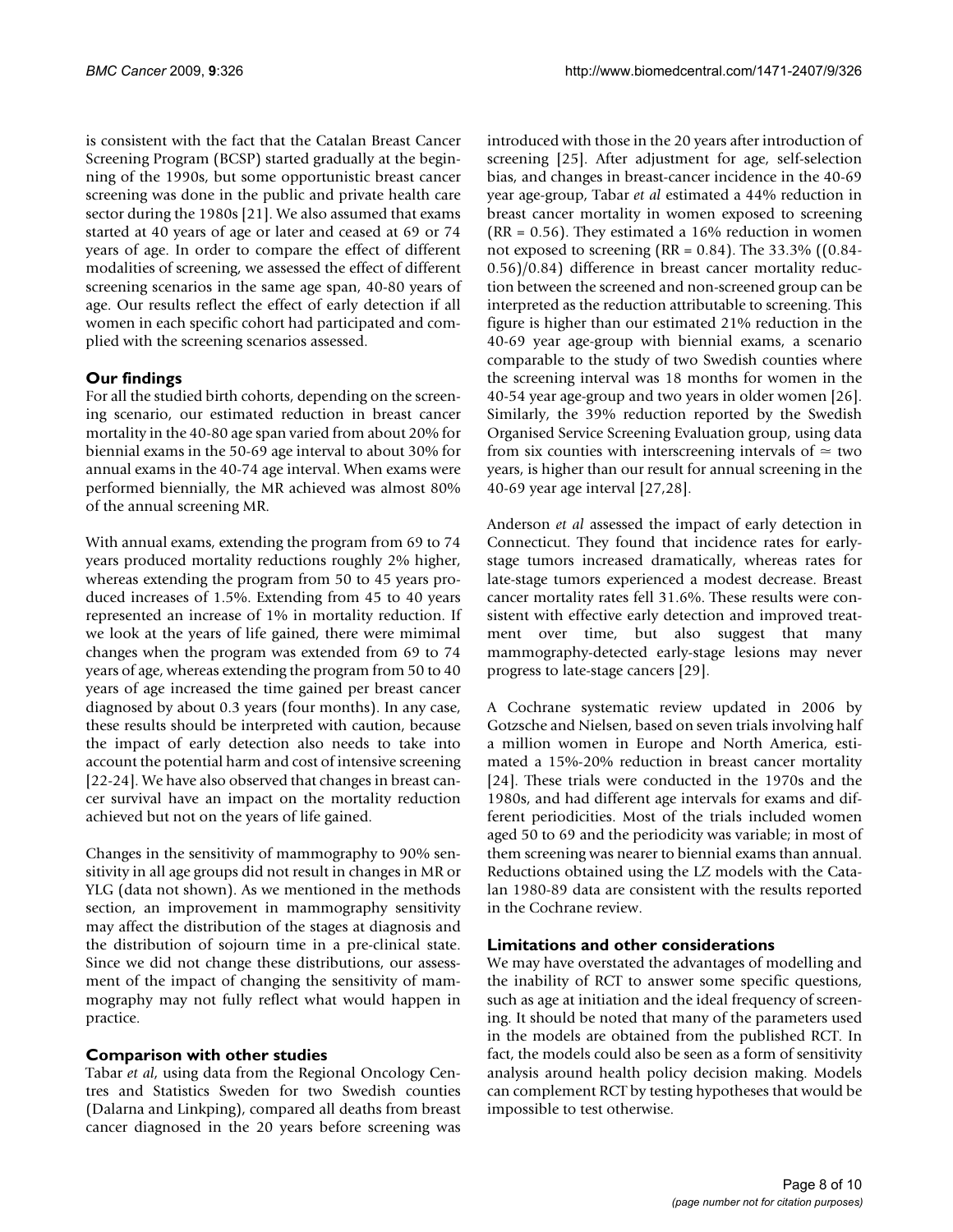The assumption that the distribution of breast cancer stages at diagnosis was the same in Catalonia as in the US may have slightly biased our results. We made this assumption because information on the distribution of stages for different screening patterns was not available in Catalonia. We know that, before the introduction of mammography, the distribution of stages in the GCR was worse than in the US (41% localized, 49% regional and 10% distant stages in the GCR in the 1980-89 period versus 53% localized, 38% regional and 9% distant stages in the US in the 1975-79 period). If we assume that the stage distribution for different screening scenarios in Catalonia is similar to the US distribution (which is consistent with most of the RCT results, 70-80% of early diagnosed cases which are node negative), then the stage shift attributable to screening would have been even higher in Catalonia, resulting in a larger effect of early detection. Therefore, the assumption we made about the distribution of breast cancer stages at diagnosis may have resulted in a underestimation of the effects.

We do not present a validation of our findings in this article comparing the estimated effect of screening with observed mortality data. Breast cancer mortality in the last two decades has not only been influenced by the introduction of mammography but also by other events like the dissemination of adjuvant treatments. To validate our findings we need to incorporate the dissemination of mammography and adjuvant treatments, similar to what the CISNET did in the US [3]. We are planning to do that soon.

Several authors have reported a significant increase in incidence attributable to screening [29,30]. We used an age-period-cohort model to assess changes in incidence trend related to the dissemination of screening. We found a slight increase in incidence starting at the beginning of the 1990s that did not reach statistical significance. As a consequence, we projected breast cancer incidence using an age-cohort model.

Gotzsche and Nielsen estimated a 30% increase in overdiagnosis and overtreatment [24]. According to these authors, for every 2000 women invited for screening throughout 10 years, one will have her life prolonged and 10 healthy women, who would not have been diagnosed if there had not been screening, will be diagnosed as breast cancer patients and will be treated unnecessarily.

This study has not estimated the impact of false positive results of early detection exams. We think that this is an important issue to take into account when assessing the effect of early detection. We are planning to extend the LZ models to estimate the impact of false positive screening results. Some authors have estimated that after 10 years of annual screening, 30 to 50% of women have at least one false-positive mammogram result [31-33]. In Catalonia, Castells *et al* estimated that after 10 mammograms, the cumulative false positive recall rate was 32.4% [34].

Finally, the ultimate goal of our project is to assess the cost-effectiveness of different strategies for the early detection of breast cancer in Catalonia. In this study we have obtained a measure of the effect of breast cancer screening in terms of mortality and years of life gained. The impact of false positives and a cost-effectiveness analysis using an extension of the LZ models are our next targets.

## **Conclusion**

We have estimated the impact of different strategies for early detection, using mammography, on breast cancer mortality reduction. For the first time our study presents a measure of the effect of early detection based on the observed Catalan incidence and breast cancer survival data. Since it is currently difficult to use experimental studies to determine optimal age intervals and periodicities for screening, mathematical models are an alternative for assessing the effects of early detection.

## **Competing interests**

The authors declare that they have no competing interests.

## **Authors' contributions**

MR: Co-developed the project that includes this study, performed statistical analysis, wrote drafts and obtained author feedback.

EV: Developed the computer programs that estimate the effect of screening under different scenarios. Provided statistical analysis and interpretation of results. Participated in the writing and revising of the manuscript.

SL: Provided guidance and advise during the development of the study. Participated in the writing and revising of the manuscript.

MMA: Developed the age-cohort models to estimate incidence and mortality. Participated in the statistical analysis of results and interpretation. Participated in the writing of the manuscript.

MC, RP and JAE: Co-developed the project that includes this study, participated in writing and revising the manuscript.

RMG: Provided the survival data, participated in the statistical analysis and in writing and revising the manuscript.

All authors read and approved the final version of the manuscript.